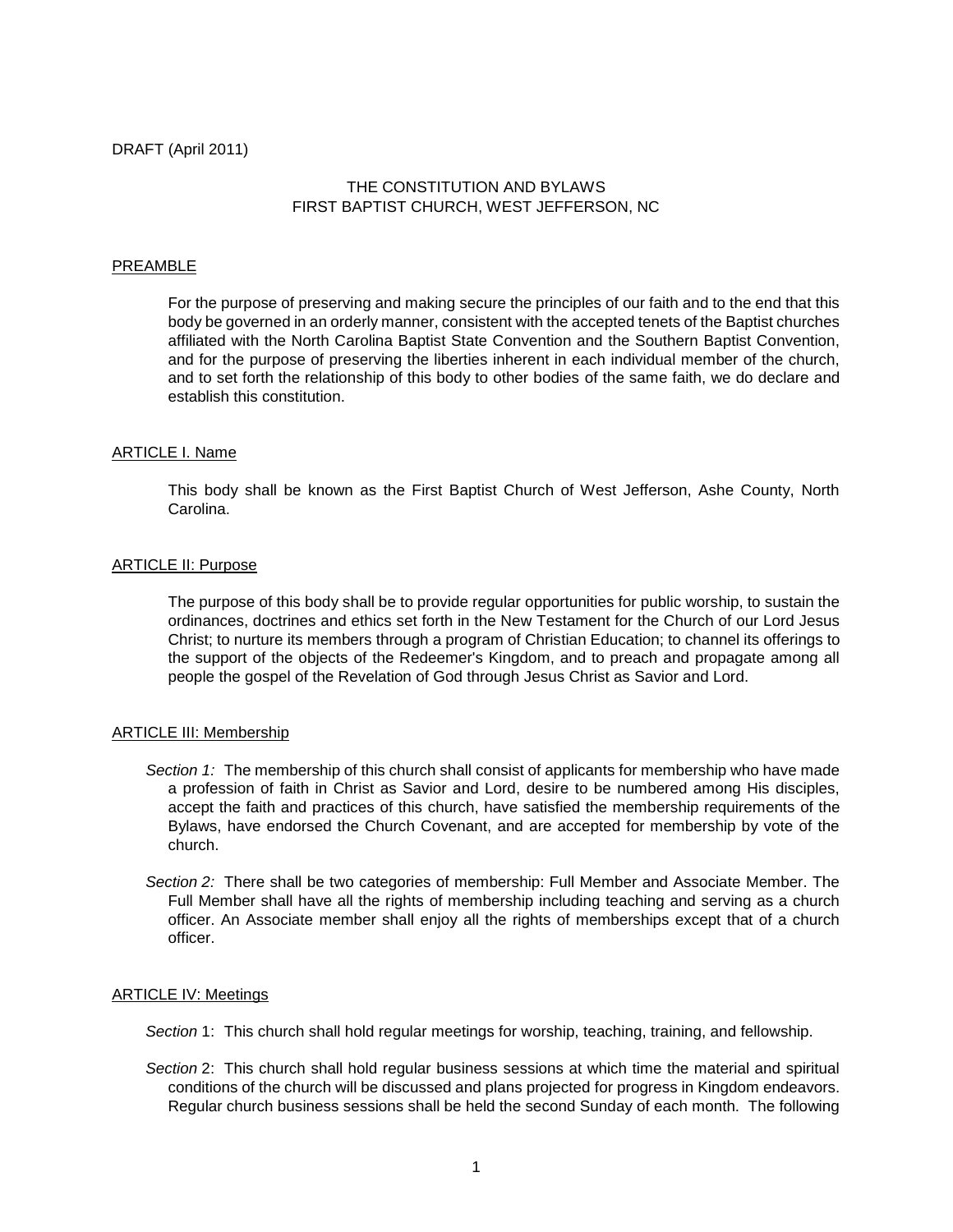order of business may be followed: reading and approval of minutes; report of treasurer; consideration of any items held over from previous meetings; recommendations from the deacon body; reports of committees; new business; adjournment.

*Section* 3: Special business sessions of the church may be called provided advance written notice is given at least one week prior to the meeting stating the time and purpose of the special called meeting.

# ARTICLE V. Officers

- *Section* 1: The officers of this church shall be a pastor, other vocational leadership as needed, deacons, trustees, clerk, treasurer, and other officers as shall be required for the work of the church in any of its departments or organizations. All of these shall be elected by the church and shall be members in good standing.
- *Section* 2: The membership of the church shall establish such paid positions as they see fit. These positions will be established by vote of the church membership. The Personnel Committee may present a job description to the church for approval when the position is established; however, the church must approve a job description for the position before that position is filled. The Personnel Committee shall recommend to the church individuals to fill vacant positions.

### ARTICLE VI: AFFILIATION WITH OTHER ORGANIZATIONS

Affiliation with Associations and Conventions: We recognize that there is mutual helpfulness in the association of churches who are in such agreement in faith and practice as to encourage the spirit of fellowship and good will. We also recognize that there have been devised, through the voluntary cooperation of churches of like faith and order, organizations whose purpose it is to implement the missionary, educational, and benevolent interest and obligations of the individual Christian and his church family.

Believing that the Baptist State Convention of North Carolina and the Southern Baptist Convention are organizations which have as their sole purpose the promotion and support of missions, education and benevolence of the character and in keeping with the spirit of the constitution of this church, we therefore agree to participate in these organizations through our duly elected messengers and our support of the causes which these organizations represent; provided, however, this church, pursuant to the basic Baptist tenet that each congregation is an independent, self-governing body, may withdraw its affiliation from anyone or more of the foregoing organizations upon a majority vote of the members present at a meeting called for that purpose, as hereinafter set out.

# ARTICLE VII: CHURCH COVENANT

Having been led, as we believe by the Spirit of God, to receive the Lord Jesus Christ as our Savior and, on the profession of our faith, having been baptized in the name of the Father, and of the Son, and of the Holy Spirit, we do now in the presence of God, and this assembly, most solemnly and joyfully enter into covenant with one another as one body in Christ.

We engage, therefore, by the aid of the Holy Spirit to walk together in Christian love; to strive for the advancement of this church, in knowledge, holiness, and comfort; to promote its prosperity and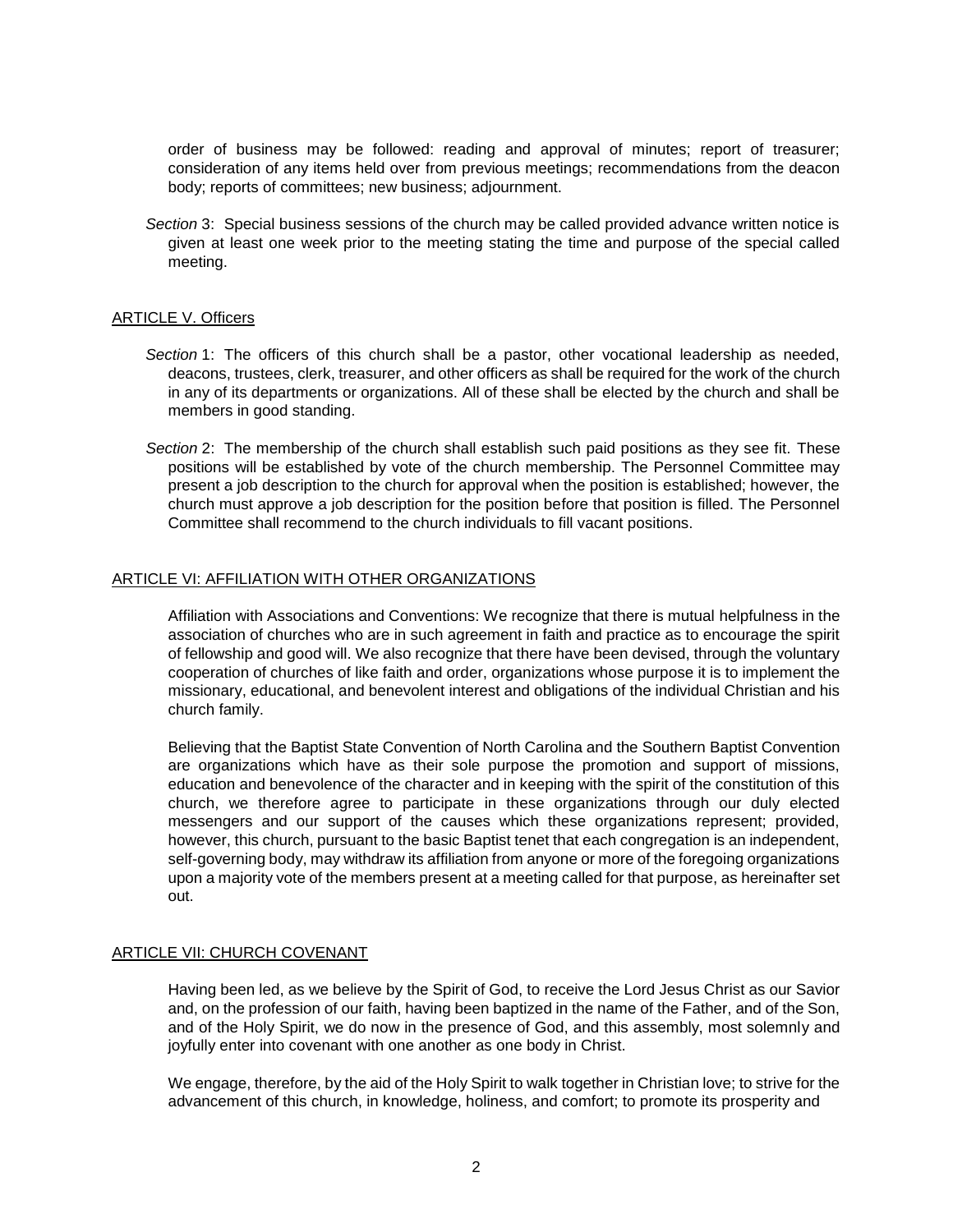spirituality; to sustain its worship, ordinances, discipline, and doctrines; to contribute cheerfully and regularly to the support of the ministry, the expenses of the church, the relief of the poor, and the spread of the gospel through all the nations.

We also engage to maintain family and secret devotions; to bring up our children in the nurture and admonition of the Lord; to seek the salvation of our kindred and acquaintances; to walk circumspectly in the world; to be just in our dealings, faithful in our engagements, and exemplary in our deportment; to avoid all tattling, backbiting, and excessive anger; to abstain from the sale of, and use of, intoxicating drinks as a beverage; to be zealous in our efforts to advance the kingdom of our Savior .

We further engage to watch over one another in brotherly love; to remember one another in prayer; to aid one another in sickness and distress; to cultivate Christian sympathy in feeling and Christian courtesy in speech; to be slow to take offense, but always ready for reconciliation and mindful of the rules of our Savior to secure it without delay.

We moreover engage that when we remove from this place we will, as soon as possible, unite with some other church where we can carry out the spirit of this covenant and the principles of God's Word.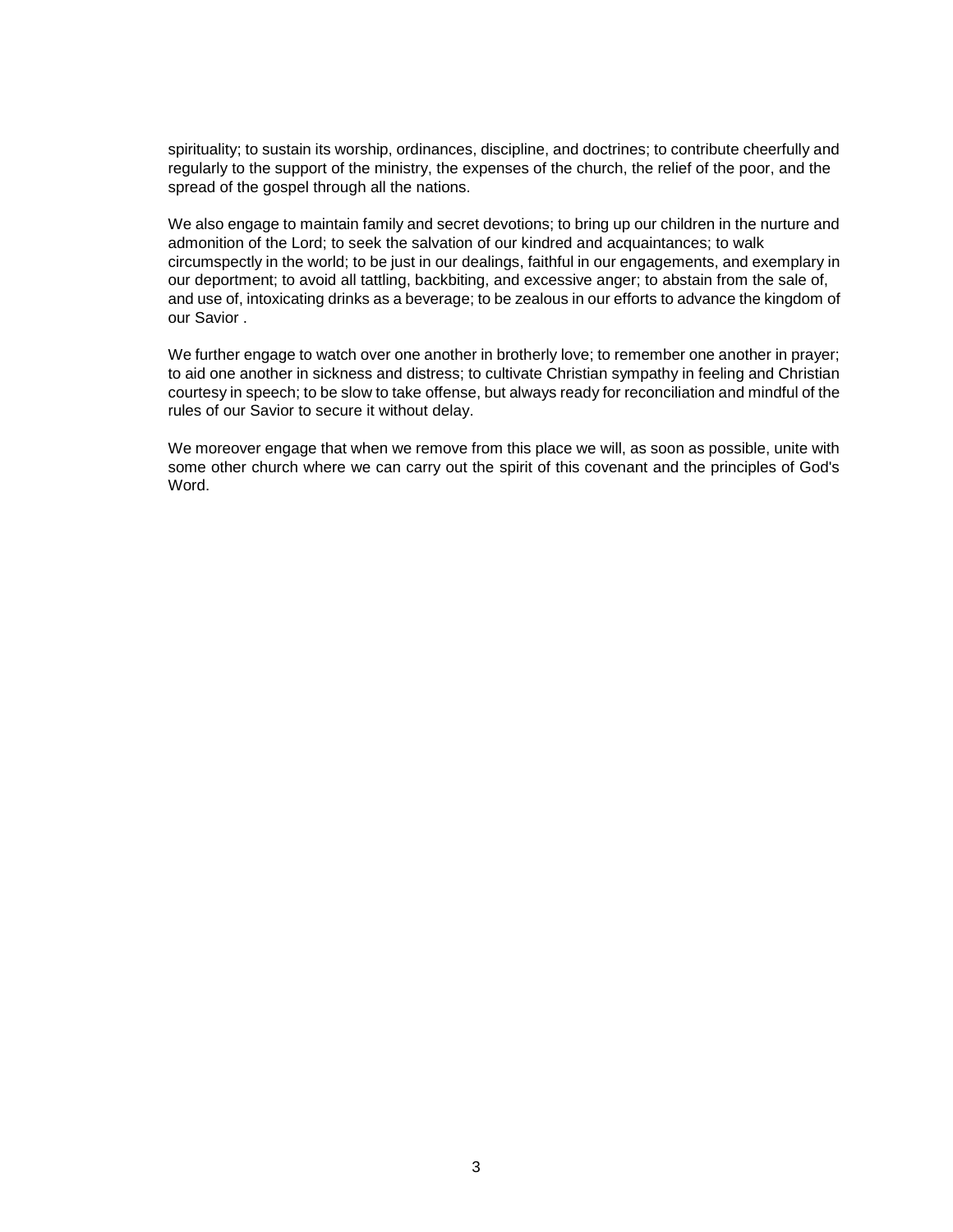# **BYLAWS**

### ARTICLE I. THE PROGRAMS OF THE CHURCH

*Section* 1: Definition and Scope of Programs

The objectives of the church as stated in ARTICLE II of the Constitution shall be pursued through the following programs:

A. Worship Program: Providing opportunities for individual and collective expressions of reverence, praise, honor, and service to God and Jesus Christ and the invocation of the Holy Spirit through meditation and prayer, the spoken word, and the word in song.

Representative Activities: Pulpit ministry; planning and conducting of worship services; administering church ordinances; ministering to spiritual needs of members; choir, organ and instrumental activities; prayer and meditation; revival and religious emphasis.

B. Christian Education Program: Conducting learning and training activities for church members and others at every stage of their growth and development, with emphasis on Bible study, Baptist beliefs and tenets, and everyday application of Christian principles and beliefs.

Representative Activities: Church School; dramatic productions; church neighborhood educational programs; church library; audiovisual support.

C. Fellowship Program. Conducting activities designed to strengthen and enlarge church membership; bring about and sustain a strong sense of loyalty to and support for the church; and foster an ever-deepening concern among individual members through sharing the joy and happiness and the sorrows, difficulties, and problems of fellow members.

Representative Activities: New member enlistment; involvement of new members in church activities, maintenance of interest and activity of all members; visitation of sick and shut-ins; ministry to members

D. Outreach Program: Conducting mission activities through the church staff, members, facilities, funds, time, and other resources, especially including cooperative efforts on common concerns with the community, the Baptist State Convention, the Southern Baptist Convention, and others.

Representative Activities: Church support of and participation in local, state, national, and foreign mission programs; direct engagement in neighborhood and other local activities.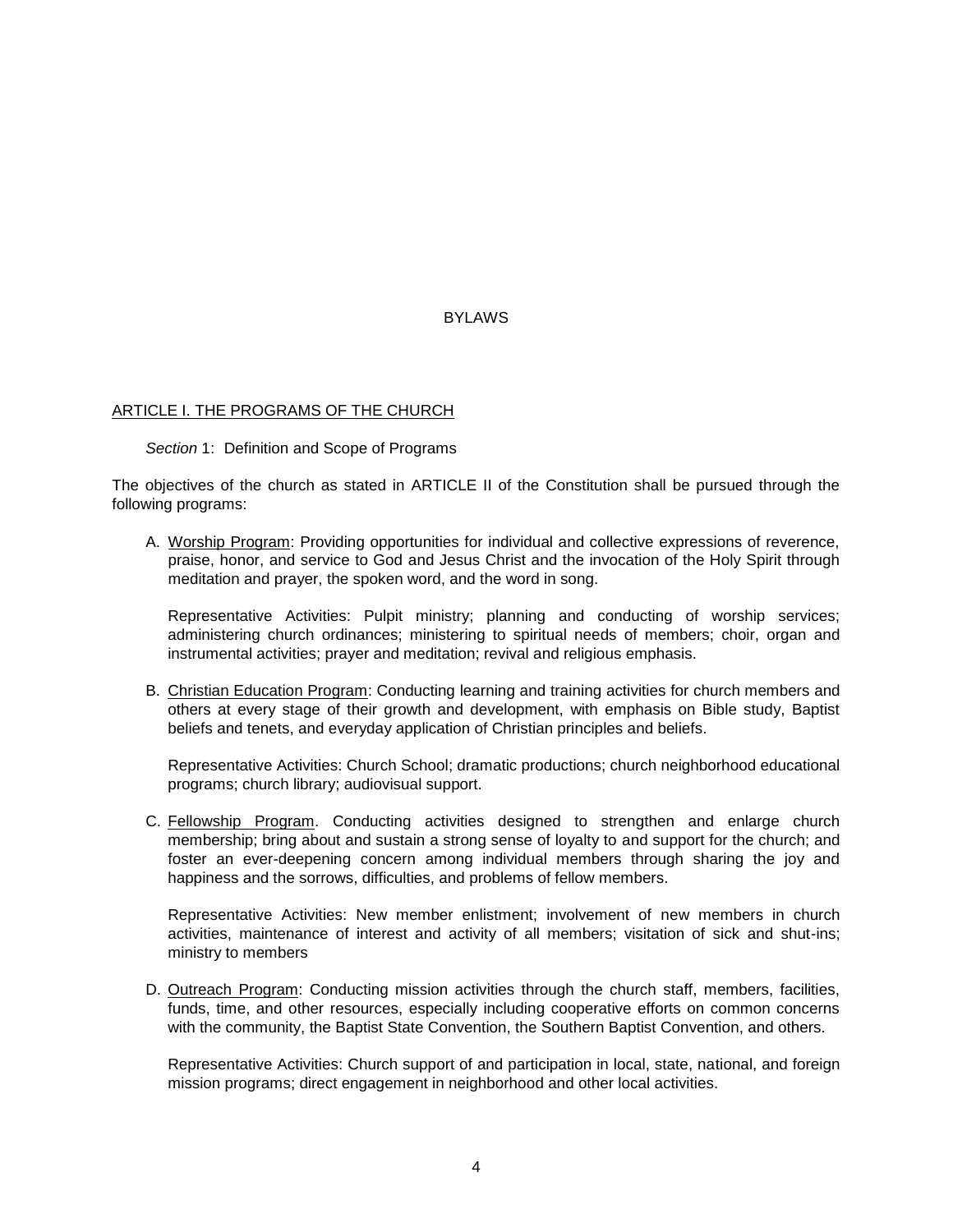Each responsible organization shall have general responsibility for the activities involved in its program area.

## ARTICLE II: MEMBERSHIP

## *Section 1:* Admission of Members

Applicants for membership in this church may be received upon a majority vote of the members present and voting at any regular worship meeting or revival, subject to the following provisions:

- A. Individuals may become members by profession of faith in Jesus Christ as Savior and Lord, endorsement of the covenant and constitution of the church, and subsequent baptism by immersion; by transfer of membership from another Baptist church; and by statement of previous profession of faith and subsequent baptism by immersion in a church of another denomination.
- B. Those who have once been members of Baptist churches and in consequence of peculiar circumstances have no regular letter of dismissal, may be received on their own statement and endorsement of the covenant and constitution of this church. Baptism by immersion will not be required in the instance of physical incapacity or other circumstance which might endanger the health of the candidate for membership.
- C. At the request of any member of any Baptist church, a person shall be eligible to be accepted as an associate member. Such persons shall remain a member of their home church but shall have all privileges and responsibilities of active membership except voting on constitutional amendments, changes in the bylaws, or serving as a church officer.
- *Section 2:* Separation of Members from the Church by Letter

Members of the church in good standing may be granted transfers of membership at the request of other Christian churches. Such letters of transfer may be granted at any meeting of the church upon majority vote of the members present and voting. Any such transfer shall be sent directly to the church to which it is addressed, and membership shall cease in this church at the time the transfer is granted.

*Section 3*: Dropping from Church Roll

Members shall be dropped from the church roll by action of the Church Body upon the recommendation of the Deacon Body or Special Committee elected by the church.

# ARTICLE III: OFFICERS, DUTIES, AND TERMS OF OFFICE

*Section 1*: The officers of this church shall be a pastor, other vocational leadership as needed, deacons, trustees, clerk, treasurer, and other officers as shall be required for the work of the church in any of its departments or organizations. All of these shall be elected by the church and shall be members in good standing. Upon election each officer shall be given a copy of the duties of that office as defined in this document.

*Section 2*: Election and Duties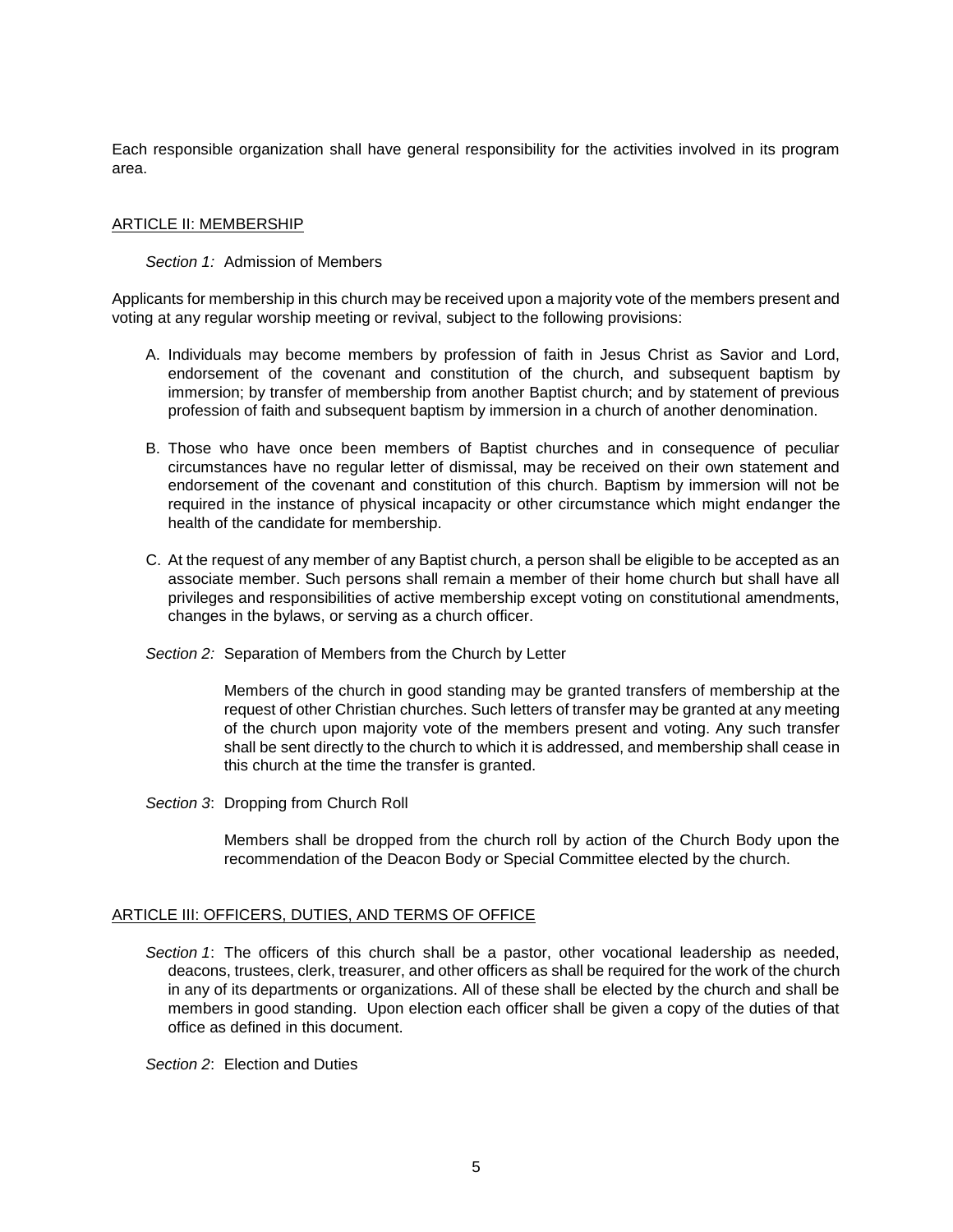A. Pastor. The call of the pastor shall take place at a meeting especially set for that purpose of which at least one week's notice has been given the membership. The election shall be upon the recommendation of a special committee elected by the church to seek out and nominate as pastor a minister of the gospel who has the Christian character and qualifications for the office. The committee shall bring only one name at a time for the consideration of the church and no nominations shall be made except by the committee. Election shall be by ballot with an affirmative vote of 2/3 of those present and voting necessary for an extension of a call. Should the minister recommended by the committee fail to receive a 2/3 vote, the committee will be instructed to seek out another minister and the meeting at which the vote was taken shall be adjourned without debate.

There will be an annual meeting between the pastor and the Personnel Committee as provided for in the *PASTOR/CHURCH COVENANT*. If there is a time when a request is brought before the Deacon Body to ask for the resignation of the Pastor, the Deacon Body shall conduct an investigation of evidence of the serious nature of differences in expected and actual conduct of the Pastor. If the Deacon Body decides to make a request for a vote on whether to retain the Pastor an announcement shall be made at the next Sunday morning worship meeting and the vote on the question of whether to retain the Pastor shall take place at least two (2) weeks later at a regular Sunday morning worship meeting. If 2/3 of the church members present and voting is negative, the Pastor shall be immediately notified with a formal request for resignation effective at the end of a sixty-day period following the action.

It is the primary responsibility of the pastor to act as the spiritual leader of West Jefferson First Baptist Church. In this capacity, the pastor is expected:

- 1. To conduct all scheduled worship services except where special speakers or events preclude the normal worship schedule; to administer the Ordinances of Baptism and the Lord's Supper, Deacon Ordination, and Pastor Ordination when appropriate.
- 2. To visit those from the membership who are hospitalized or homebound in order to provide spiritual support and comfort.
- 3. To visit the membership of the church in order to cultivate a strong pastoral and people relationship.
- 4. To contact all prospective church members and to encourage the membership to do the same.
- 5. To be available for counseling and consultation when the need arises and to keep confidential such communication; to establish church office hours and generally maintain those office hours for the benefit of all church members and related business of the church~ in times of absence, the church secretary should be informed as to how to contact the pastor.
- 6. To proclaim the Gospel with the goal of reaching persons for Christ and fostering academic, emotional, social, and spiritual growth; to enlist the help of the membership in reaching the un-churched of the community.
- 7. To be available for funerals and weddings of church members. The pastor is free to conduct funerals and weddings for others if requested providing it does not interfere with regular services as mentioned above.
- 8. To meet and work with the Deacon body on a monthly basis, or as often as needed, in planning and carrying out the ministry of the church.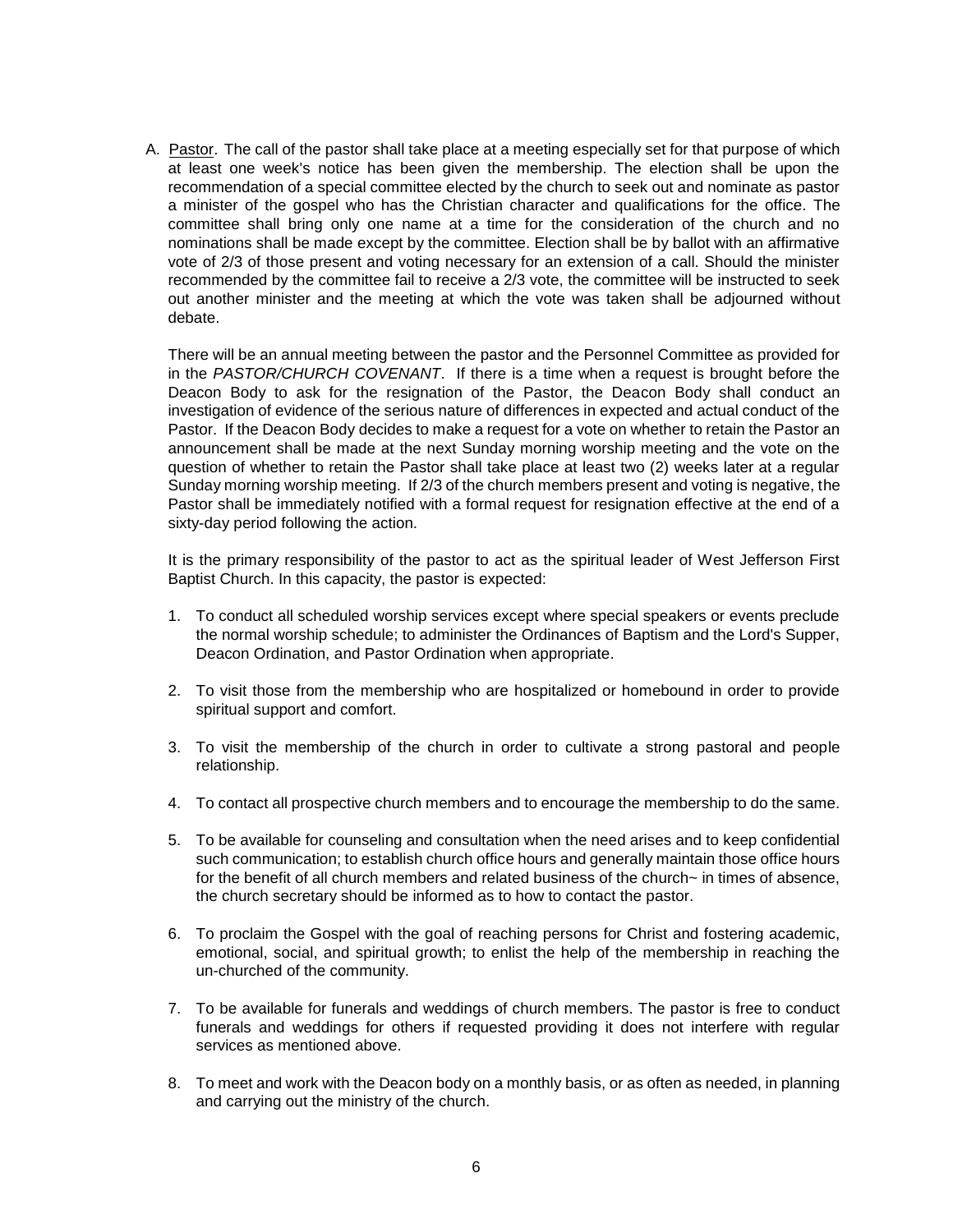- 9. To work in direct relationship with the professional staff and volunteers in planning and organizing worship services utilizing the gifts and resources of the membership as well as the community. To **assist** in the selection process and approve all teaching materials.
- 10. To lead the Church Council and work with said Council in planning the overall ministerial program of the church, meeting per the established schedule. The pastor, Church Council and Deacons are responsible for planning and scheduling revival services.
- 11. The pastor shall be ex -officio member of all committees. The pastor shall, as a member of said committees, offer his expertise and advice but shall not be entitled to vote.
- 12. The pastor shall primarily oversee and direct the church office, supervising the church secretary, and ensuring that the church calendar is maintained. The pastor shall represent the church to visitors and other persons who might come in contact with the church and shall provide church members with information that is necessary for them to carry out their duties as church officers, and shall " oversee the activities of other church staff as their supervisor.
- 13. The Pastor will be allowed the following benefits: (benefits subject to final negotiations with pastor and approval from personnel and stewardship committees).
	- a. Two weeks of paid vacation per calendar year (two Sundays and two Wednesdays), one of which may be carried to the following year if not used. No more than three weeks may be accumulated at any time.
	- b. Two weeks paid leave per calendar year are available for the pastor's spiritual renewal. The pastor may use this time to attend Bible conferences, conduct revivals, attend/participate in spiritual retreats, attend association or convention meetings, or participate in other related activities in conjunction with the ministry of the deacons and approved by Personnel Committee. Renewal time may not be accumulated from year-to-year.
	- c. Holidays: New Year's, Easter Monday, Memorial Day, July 4th, Labor Day, Thanksgiving Day plus Friday, Christmas Day plus the day before and day after. In the event a holiday falls on a pastor work day, then the day following or the first convenient day available may be taken in lieu of the day listed.
	- d. Two weeks paid sick leave per calendar year. Up to two weeks may be carried to the following year if not used, but no more than four weeks may be accumulated at any time.
- 14. It is the responsibility of the Pastor to procure a supply preacher for worship services when hindered by illness, emergency, vacation or convention.
- 15. Resignation or Retirement: Resignation or retirement of the pastor shall be presented in writing to the Personnel Committee sixty days prior to the termination of service.
- B. Deacons. There shall be fifteen deacons who shall be elected from the adult resident membership of the church (age eighteen and above) and possess the scriptural qualifications for serving as deacon. Deacons shall be elected for a term of three years, with one-third (5) of their number being elected each year. After the completion of a full three-year term, no deacon shall be eligible for reelection until after the lapse of one year. Elections for the office of deacon shall be held on the third Sunday in November of each year. Two weeks prior to said Sunday the membership shall be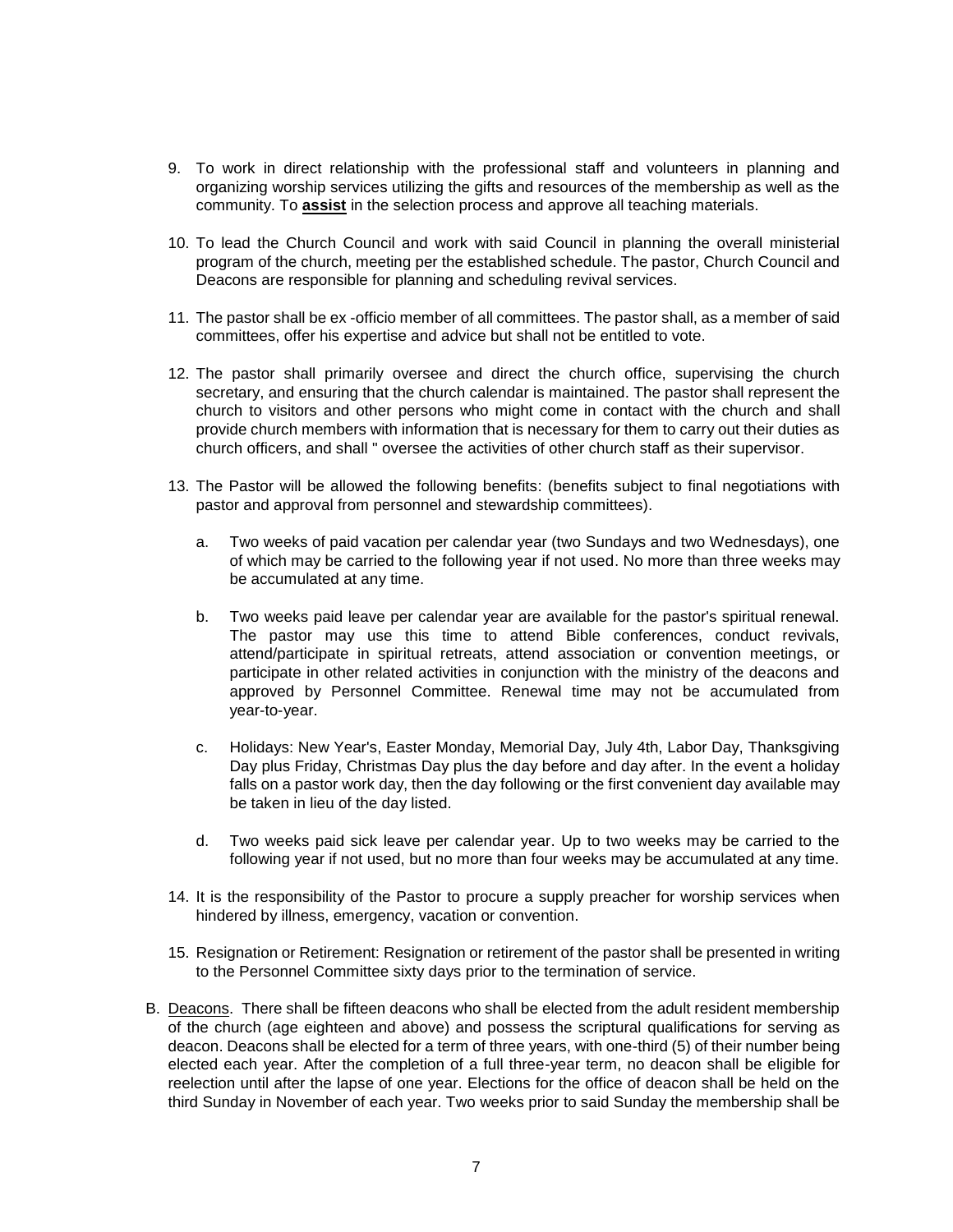furnished a list of names of those persons eligible for the office. At the following regular Sunday worship service each member of the church who is present shall vote for ten persons whose names appear upon said list. The ten persons receiving the highest number of votes shall, upon their consent, be the nominees. In the event one or more of the ten persons receiving the highest number of votes fail to give their consent to serve in the office, the persons or persons consenting who receive the next highest number of votes shall be the nominees. The names of the nominees shall be placed upon a ballot and from their number at the following Sunday morning worship service; the membership of the church shall elect five deacons who shall serve. New deacons shall be ordained on a date following their election as set by the active Deacon Body. Vacancies in the Body of Deacons shall be filled by nomination and election for the unexpired term of the vacancy. In such cases the Deacon Body will submit at least one name in nomination to the church by the second regular business session after the vacancy occurs. Deacons so elected shall be eligible for regular election to the Deacon Body if they have served less than one year when the temporary term expires. The deacons shall elect annually their own officers. The chairperson of the Deacon Body shall also serve as moderator at church business sessions. In the event of inclement weather, or other unavoidable potential disruptions. The Deacon body, upon conferring with the Pastor, may reschedule the process to ensure the widest possible participation in the election process.

Deacons are servants of the church. They are spiritual leaders and not a ruling body. The duties of the deacons and Deacon Body include proclamation and family care in four areas: Grief, Hospital/Convalescent, Homebound, and Outreach Ministries.

C. Trustees. Since no unincorporated church may legally hold property in the name of the church, churches must hold their real property in the name of the Trustees. Trustees legally represent and administer real property assets under the authority and direction (as voted on by the church in a regular or called business session) of the church.

Trustees shall consist of three mature members of the church with a reasonable amount of business experience. The term shall be six years (beginning in January after November business session election) with one member rotating off every two years.

- Sign legal papers as representatives of the church.
- Maintain an up-to-date inventory of all church property, mortgage loans, and insurance on church property. This information will be kept in a safe deposit box with reference copies filed in the church office.
- Counsel with church officers and committees in matters related to church property.
- Review all insurance policies semi-annually to ensure that proper coverage is maintained.
- Review church inventory, mortgage loans, policies & procedures, etc. on a semi-annual basis.
- D. Church Clerk. The Church Clerk shall be elected annually at the November business session of the church and shall serve a term of one year from January through December following election. The Church Clerk is the officer most responsible for preserving the records of the church and as such shall record and maintain the records of all church business sessions, preserve records for present and future use, correspond with other churches and members, and provide for church history.
- E. Treasurer. The Treasurer shall be elected annually at the November business session and shall serve a term of one year from January through the next December. The Treasurer's books shall be audited annually and all books, records, and accounts shall be considered the property of the church.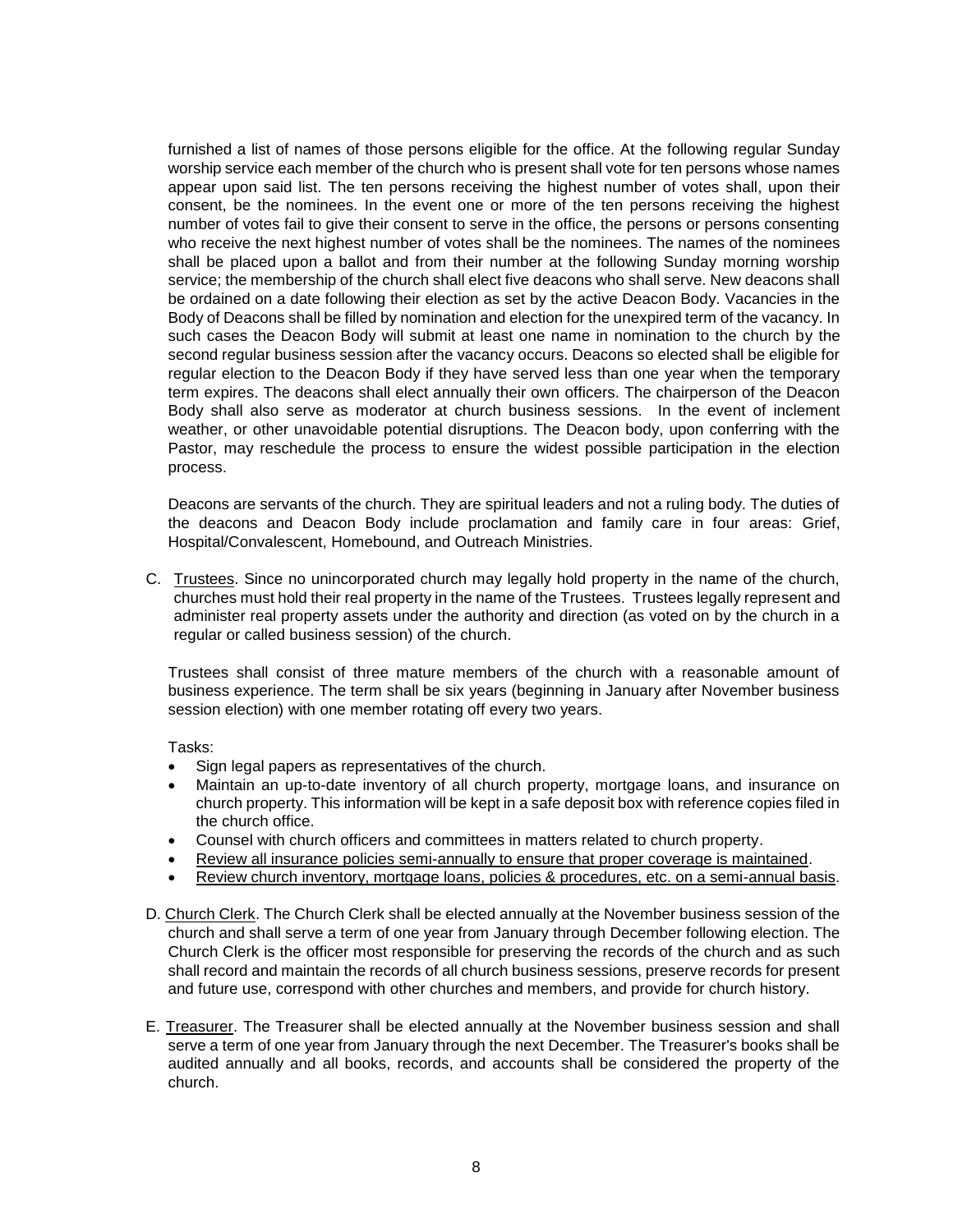The Treasurer ensures that appropriate financial records are maintained and that the church membership has a timely awareness of the financial condition of the church.

The Treasurer shall be ex-officio to the Stewardship Committee and, as such, will work in close cooperation with that committee in all areas relating to financial matters and policies of the church, including budget formulation.

The Treasurer shall make monthly reports to the Stewardship Committee and to the church reflecting the current financial status of the church.

- F. Assistant Treasurer. An Assistant Treasurer may be elected, as needed, upon the recommendation of the Nominating Committee.
- *Section 3:* Report to the membership. All officers shall provide a brief, written report to the church each February business session. This report shall include how many times the committee has met, the members in attendance at each meeting, the duties accomplished during the last year, and the issues pending in the next year.

### ARTICLE IV: OTHER CHURCH OFFICERS

*Section 1:* The membership of the church shall establish such paid positions as they see fit. These positions will be established by vote of the church membership. The Personnel Committee may present a job description to the church for approval when the position is established; however, the church must approve a job description for the position before that position is filled. The Personnel Committee shall recommend to the church individual to fill vacant positions. Job descriptions and other information should be included in a personnel manual to be maintained by the Personnel Committee.

#### ARTICLE V. Committees

- *Section 1*: Nomination and Election. At each November business session the church shall elect committee members and a temporary committee chairperson for each established committee. The Nominating Committee shall present a full slate of nominees for each established committee. The presentation of this slate shall not preclude nominations from the floor for any committee position. Members elected shall serve from January through the following December of the year specified by the Nominating Committee. Each newly elected committee member shall receive a copy of the committee duties shortly after election.
- *Section 2*: Membership: Unless otherwise specified, standard membership of committees shall consist of six members, each of whom will serve rotating three year terms such that two members' teams expire each year. In the event that a vacancy occurs in any committee, the Nominating Committee shall present an individual to serve the unexpired portion of the term at the first appropriate regularly scheduled business session. Presentation of the nominated individual shall not preclude nominations from the floor. The pastor will serve as a non-voting ex-officio member of all standing committees. Standing Committees shall be as follows and shall operate as set forth below:
	- A. Activities Committee: The Activities Committee consists of six members serving staggered three-year terms such that two members rotate off the committee each year.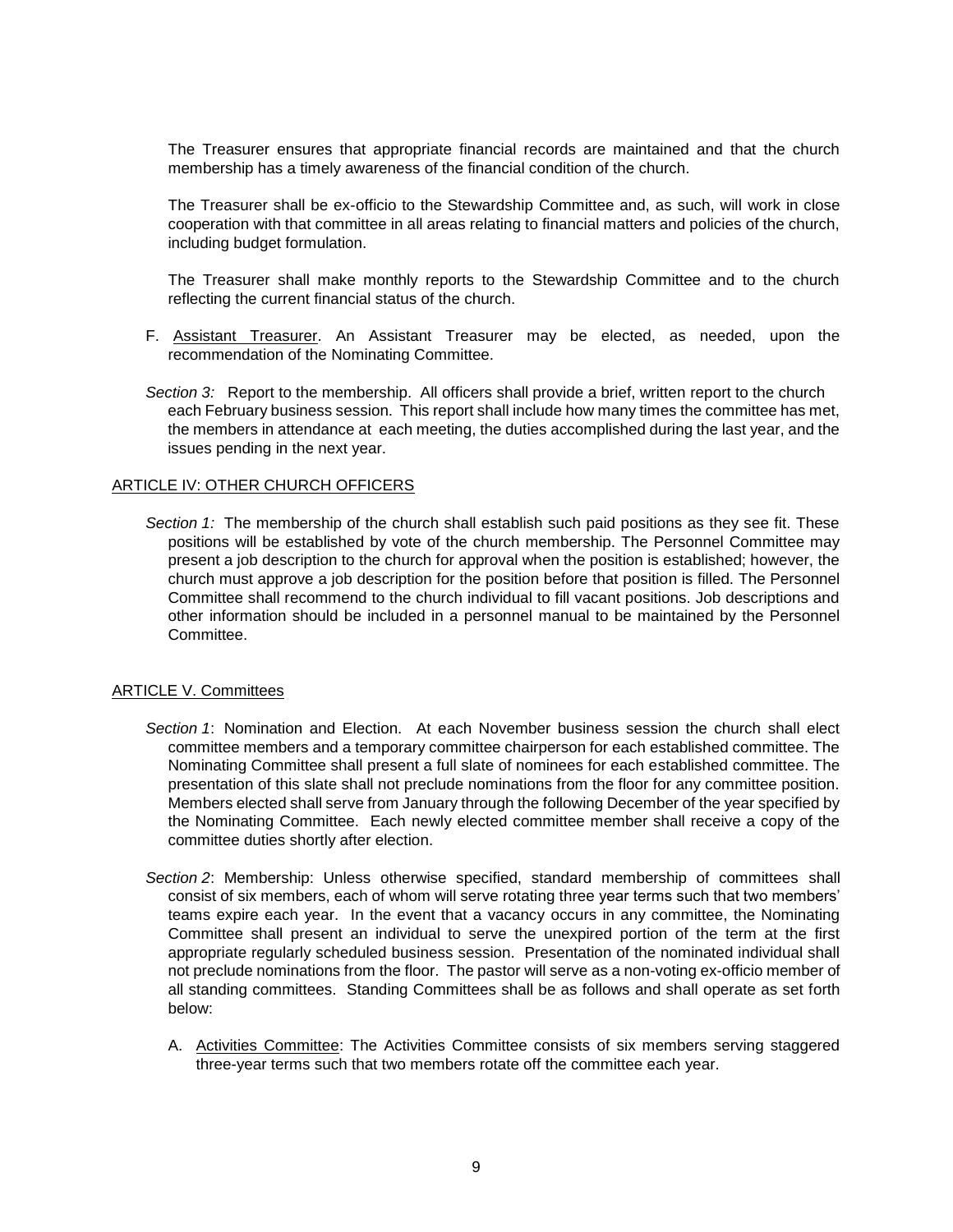The Activities Committee assists the Pastor and his staff in scheduling, organizing, and conducting various church activities, consistent with the overall church mission and philosophy. These activities would include those considered appropriate and necessary to supplement the normal activities conducted by the different departments and organizations of the church and may be either spiritual or secular, in nature.

Tasks:

- Respond to the call of the Pastor for meetings to discuss and plan activities as proposed by the Pastor and his staff or activities which have been proposed by other church members or organizations.
- Ensure that any activities under consideration are consistent with the mission of the church and the church staff.
- Communicate to the church secretary any planned activities in order that integrity may be maintained in the church calendar of events and that the church body may be informed in a timely manner.
- B. Benevolence Committee: The Benevolence Committee consists of six members serving staggered three-year terms such that two members rotate off the committee each year.

The Benevolence Committee responds to requests for financial assistance from requests originating within or outside the Church, in cooperation with the Pastor and consistent with the Church's budgeted amount.

Tasks:

- Evaluate requests for financial assistance and respond according to the need and the resources available.
- Advise the Stewardship Committee of the level of budgeted resources required.
- H. Church Council: Membership shall consist of the chairs of all Church standing committees, program organization directors, directors of program services, and the Church staff, with the Pastor as leader. The Church Council shall operate as set forth in section three, four and five.

Church Council is to be a clearinghouse for ideas, proposed programs, requests, and information affecting the Church and its calendar of activities. The council shall have no authority but should be utilized to evaluate, coordinate, and consider.

- Meet at least once per month.
- Prepare and coordinate the Church calendar.
- Discuss, evaluate, and propose new programs and activities and consider the effectiveness of existing ones.
- Act as "traffic director," communicating concepts and suggested programs to appropriate committees or groups for consideration.
- Develop realistic goals for Church ministry based upon the needs of the congregation and the community.
- I. Constitution and Bylaws Committee: The Constitution and Bylaws Committee shall consist of six members serving staggered three-year terms such that two members rotate off the committee each year. The Constitution and Bylaws Committee shall operate as set forth in section one, three, four and five.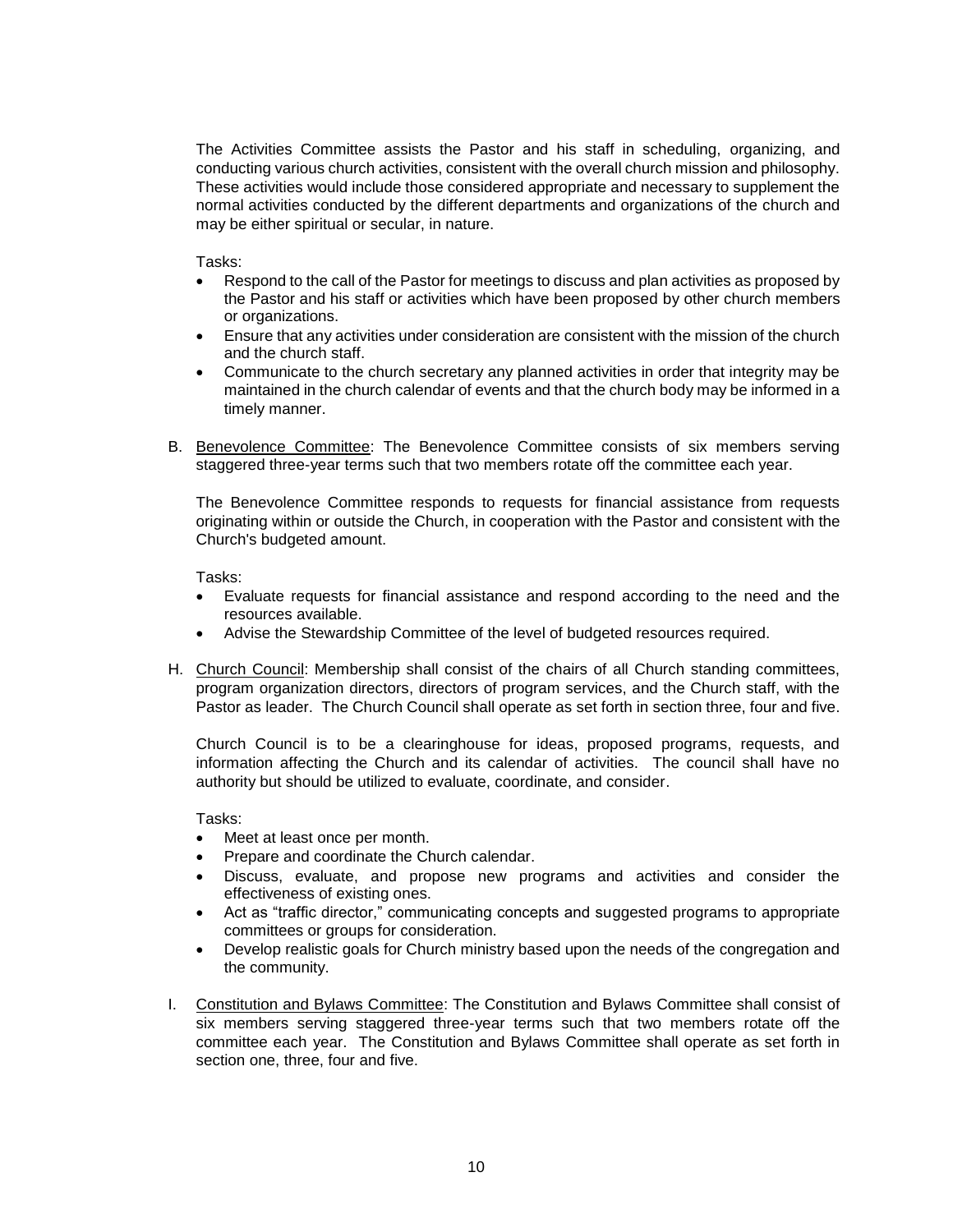The Constitution and Bylaws Committee has the responsibility to maintain, periodically review, and keep the constitution and bylaws up-to-date. To bring any desired revisions before the church for consideration.

Tasks:

- Consider any changes or amendments to the Constitution and Bylaws and present potential changes in an acceptable format to the church membership for vote.
- Serve as a resource to other committees and church members for questions about the Constitutions and Bylaws.
- Ensure that an up to date version of the Constitution and Bylaws is maintained and readily available to any church member.
- D. Food Services Committee: The Food Services Committee shall consist of six members serving staggered three-year terms such that two members rotate off the committee each year.

The Food Services Committee oversees the Church kitchen, its equipment and supplies, and to coordinate the preparation and serving of food at functions requiring food preparation.

Tasks:

- Coordinate with other Church committees to ensure that the kitchen has adequate supplies for Church events.
- Staff, serve, and clean up after Church-wide luncheons, parties, meals, etc.
- Coordinate with the Properties and Space Committee concerning kitchen equipment maintenance and/or replacement needs.
- Develop and publicize practices necessary for the proper use and care of the kitchen and its equipment.
- E. Historical Committee: The Historical Committee shall consist of six members (Church Historian and five additional members) serving staggered three-year terms such that two members rotate off the committee each year.

The Historical Committee documents for permanent record all historical facts, including: founding of our church, its pastors, membership, baptisms, deacon elections, and all history associated with the operation and function of the church.

Tasks:

- Develop and maintain a complete history of the church.
- Ensure that the church history is available to the membership in a useable form.
- J. Memorials Committee: The Memorials Committee shall consist of six members serving staggered three-year terms such that two members rotate off the committee each year. The Memorials Committee shall operate as set forth in section one, three, four and five.

The Memorials Committee administers all memorial gifts.

The Memorials Committee has the responsibility to identify and recommend to the church specific items for memorial purposes; provide for the establishment and maintenance of all records relating to the acceptance of memorial gifts; cooperate with the Finance Committee in the establishment of memorials; and consolidate miscellaneous and undesignated memorial gifts and recommend to the church, periodically, specific memorials to be acquired or programs to be supported.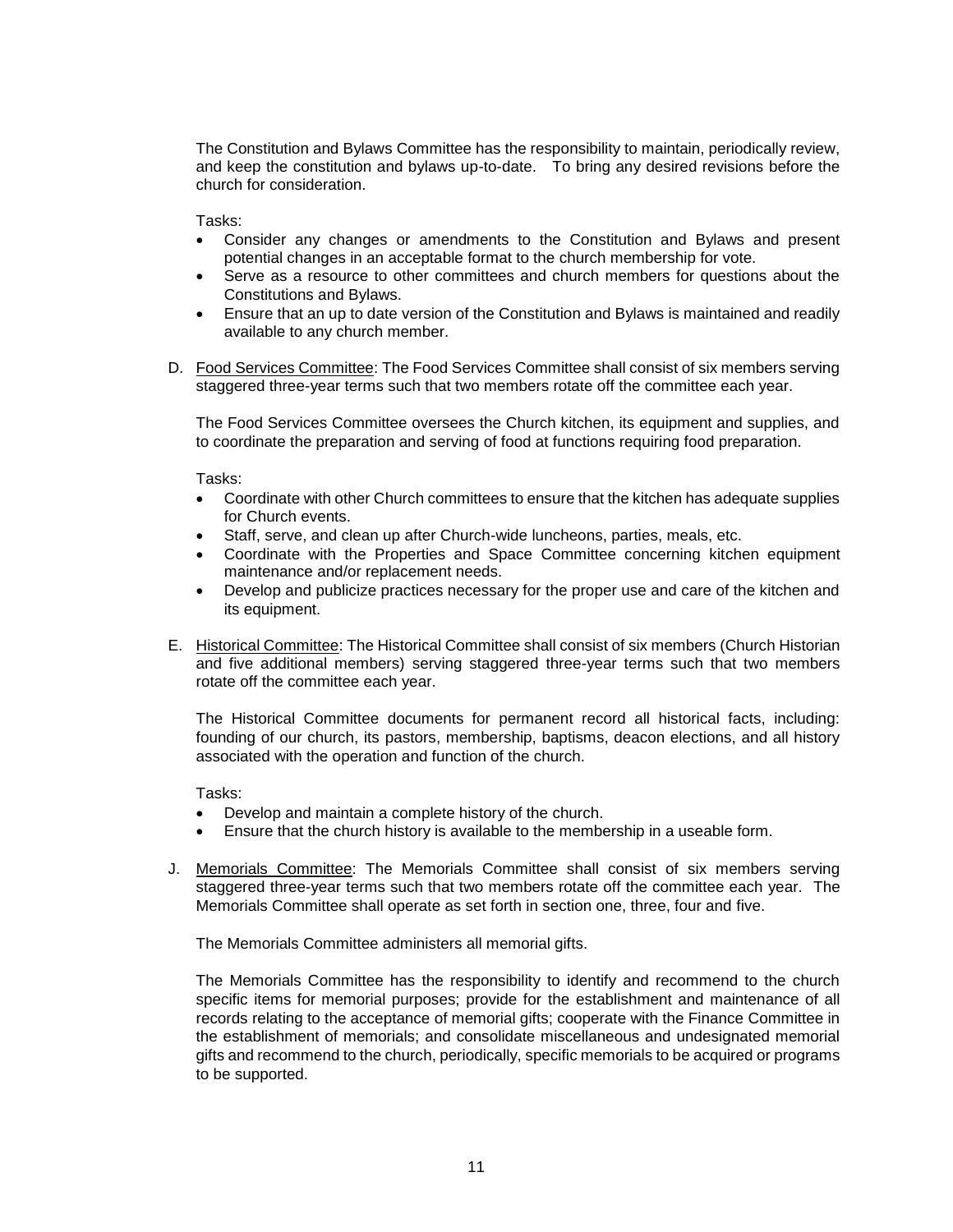The Memorials Committee shall bring before the church at a regular business session any proposed non- monetary memorial for acceptance by the church and such memorial shall be accepted by the church by a simple majority vote.

The Memorials Committee shall bring before the church at a regular business session any proposed use of memorial funds and such use shall be accepted by the church by a simple majority vote.

Memorial funds may be used at any time and for any purpose accepted by the church by a simple majority vote at a regular business session.

Tasks:

- Identify and recommend to the church specific items for memorial purposes.
- Maintain a list of items appropriate for suggestions to families as designated memorial gifts.
- Cooperate with the Stewardship Committee in the establishment of memorials.
- Consolidate miscellaneous and undesignated memorial gifts and recommend to the church, periodically, specific memorials to be acquired or programs to be supported.
- Bring before the church at a regular business session any proposed non-monetary memorials for acceptance by the church.
- K. Music Committee: The Music Committee shall consist of seven members: the Minister of Music, Organist, Pianist, and Adult Choir President, and three members serving staggered three-year terms such that two members rotate off the committee each year.

The Music Committee assists the Church and staff in developing a comprehensive music ministry of education and worship.

Tasks:

- Assist the ministerial staff in developing and implementing the music ministry of the Church.
- Recommend policies concerning the use of instruments and equipment.
- Assist the staff in maintaining, purchasing, and caring for all musical equipment and furnishings.
- Set standards for the type of music used in weddings, funerals, and other church functions.
- Assist the ministerial staff in the evaluation of worship services and recommend the highest level of worship methods to meet the needs of the congregation.
- L. Nominating Committee: The Nominating Committee shall consist of six members serving staggered three-year terms such that two members rotate off the committee each year. The Nominating Committee shall operate as set forth in section one, three, four and five.

To present annually, for Church approval, nominations of persons to fill all Church committee positions, including its own, as well as upcoming vacant positions of Trustee and Treasurer.

- Contact and secure agreement of nominees for committee membership.
- Present list of nominees to church membership for election at the November Church business session.
- Present individuals to the church to serve as chairmen of committees.
- Secure nominee for Sunday School Superintendent position.
- Secure leadership for Bible School.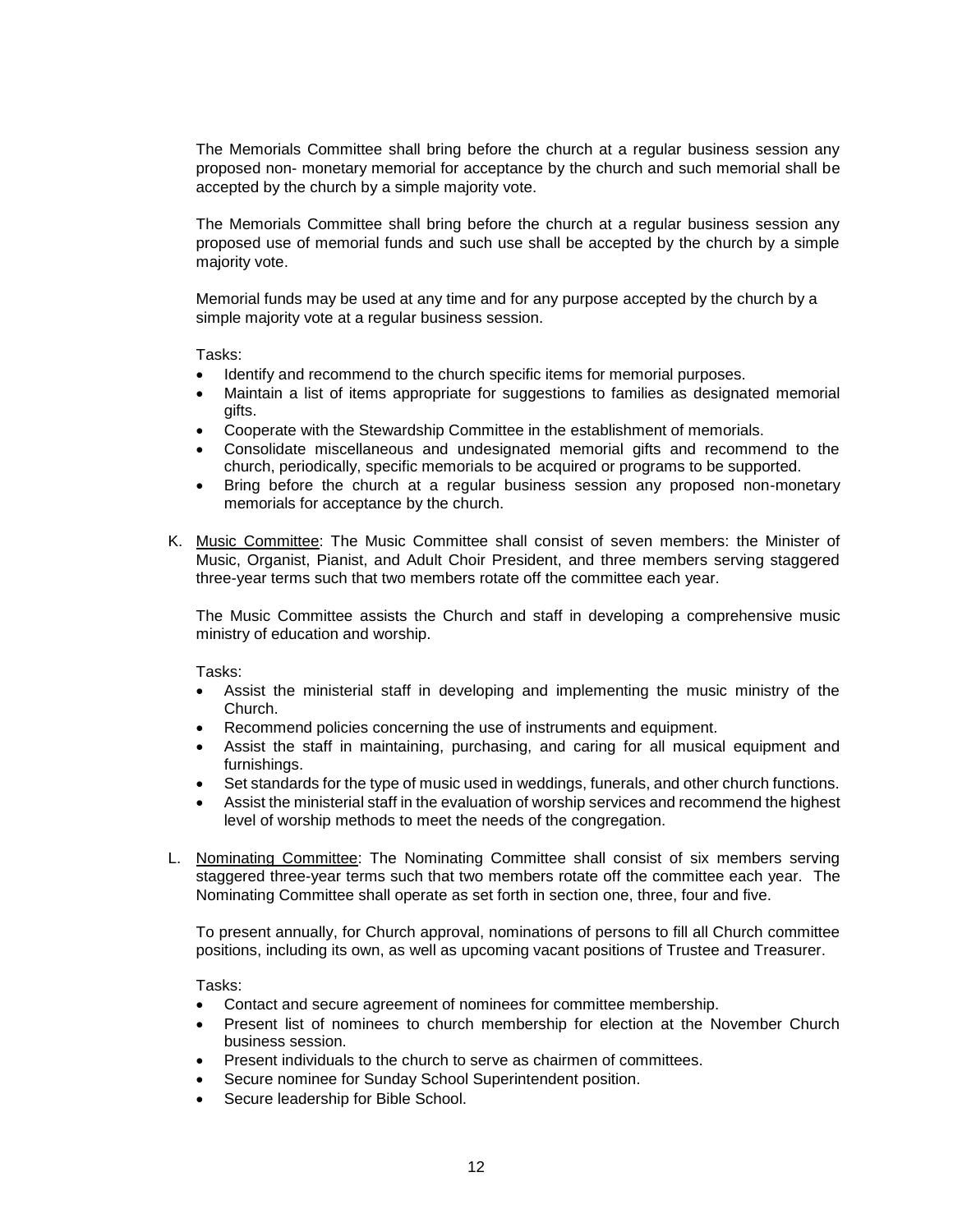- Present nominees to church to fill vacancies as required.
- M. Personnel Committee: The Personnel Committee shall consist of six members serving staggered three-year terms such that two members rotate off the committee each year. The Personnel Committee shall operate as set forth in section one, three, four and five.

The Personnel Committee addresses and manages matters concerning both the professional church leadership staff and support staff personnel.

Tasks:

- Bring before the church recommendations to add or delete positions to/from the church staff.
- Maintain current job descriptions for each paid position and present recommended changes to the church for approval.
- Develop applications and review applicants for any vacant position and present recommendation to the church for filling a vacancy.
- Maintain the option to appoint an Ad Hoc committee (approved by the church) for the purpose of filling a vacant or expected vacant position.
- Work with and through the pastor when dealing with personnel matters. Recommend salaries and yearly salary adjustments for all church employees to the church's Stewardship Committee.
- Conduct an annual evaluation of the Pastor
- N. Preschool Committee: The Preschool Committee shall consist of six members serving staggered three-year terms such that two members rotate off the committee each year.

The Preschool Committee oversees and organizes the operation of the preschool program, including the church nursery.

Tasks:

- Create a list of assigned nursery workers (ensuring that a sufficient number of adults is on duty) and notify them in a timely manner of their assigned work days/hours.
- Ensure that the nursery is provided sufficient snacks, infant-care products, art materials, books, and toys to be utilized by the workers in caring for the children.
- Educate the young child about the Bible and apply it to the child in a manner that will have meaning for him or her using Sunday School literature as a guide.
- Recommend to the Properties and Space Committee any facility or equipment needs to accomplish the purpose.
- Monitor environment and keep play areas safe for children.
- O. Properties and Space Committee: The Properties and Space Committee shall consist of six members serving staggered three-year terms such that two members rotate off the committee each year. The Properties and Space Committee shall operate as set forth in section one, three, four and five.

The Properties and Space Committee oversees and maintains all Church buildings and property.

- Maintain a current inventory of Church property.
- Provide for the needed maintenance of Church property.
- Initiate action to purchase or dispose of Church property.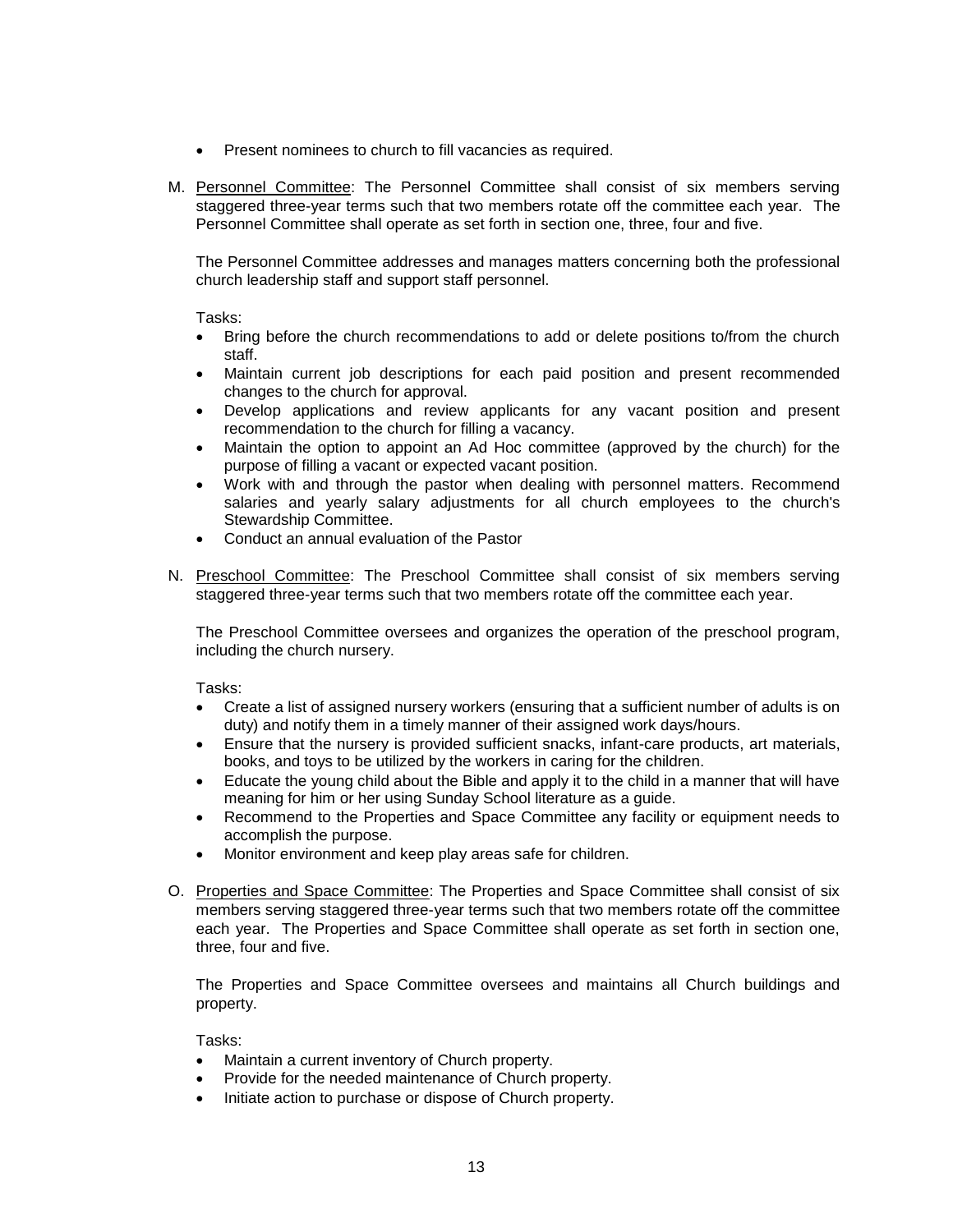- Determine how building space is to be used.
- Control the use of Church property and buildings for uses other than the regular Church functions and services.
- Submit to the Stewardship Committee requests for funding.
- Make expenditures as prescribed within the annual Church budget.
- Secure Church approval for expenditures exceeding budgeted amounts.
- Notify church staff of disposals and acquisitions of church property relative to insurance coverage.
- P. Stewardship Committee: The Stewardship Committee consist of six members: two of which must be current deacons, appointed by the deacon body; the church treasurer; and three members serving staggered three-year terms such that two members rotate off the committee each year. The Stewardship Committee shall operate as set forth in section one, three, four and five.

To assist the Church with stewardship in developing and managing a comprehensive financial plan to meet the needs of the Church.

Tasks:

- Assist the Treasurer and/or secretary in presenting financial reports to the Church.
- Recommend to the Church financial policies concerning the receipt and disbursement of all funds entrusted to the Church.
- Direct church leadership and committees in managing budgeted funds and in maintaining church financial policies.
- Assist church leadership and committees requesting funding for projects outside the church budget.
- Provide for regular audits of the Church's financial affairs.
- Provide for the accounting of all funds: receiving, counting, depositing, and disbursing.
- Select individuals who will oversee and verify weekly deposits.
- Present the proposed budget to the Deacon body.
- Present proposed budget to the church through the church newsletter and the church bulletin at least two months prior to the beginning of the Fiscal Year.
- Consult with committee chairs concerning budget needs and proposed plans.
- Encourage a spirit of giving.
- Q. Technology Committee: The Technology Committee shall consist of six members serving staggered three-year terms such that two members rotate off the committee each year. The Church Secretary will be a non voting ex-officio member of the committee.

The Technology Committee oversees and makes recommendations to the Church concerning the use of technology, needed equipment and systems, and related issues.

- Assist all church groups in the use of technology equipment when requested and when the assistance is feasible.
- Research and recommend to the Church purchases of technological equipment, coordinating with other committees as appropriate.
- Maintain and update the Church website, which may require the use of outside consultants/firms.
- Provide instruction in the use of equipment and processes.
- Oversee the required maintenance on Church-owned equipment and systems and ensure that such maintenance is accomplished in a timely manner.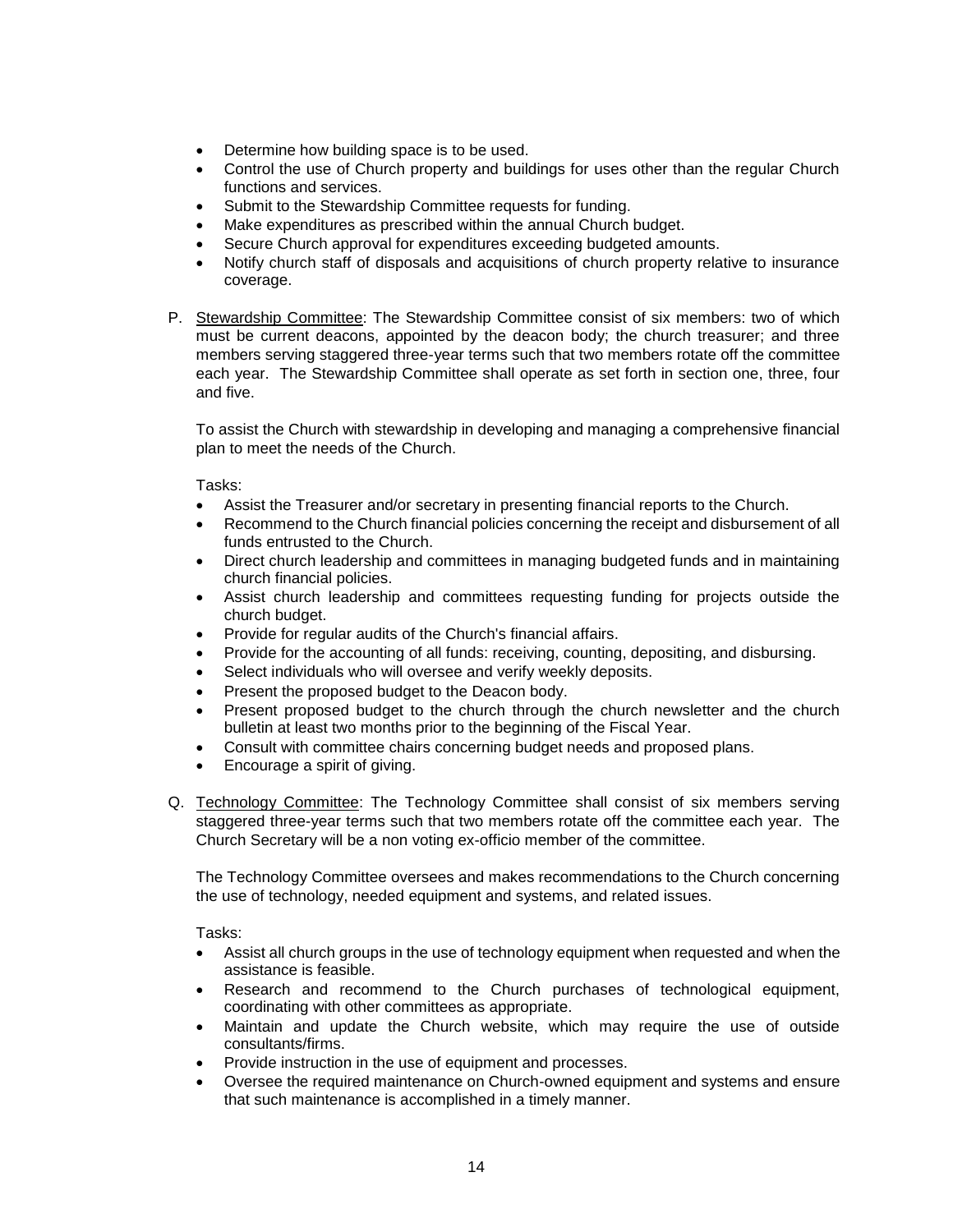- Evaluate needs as technology advances and recommend required changes to equipment and systems.
- R. Transportation Committee: The Transportation Committee shall consist of six members serving staggered three-year terms such that two members rotate off the committee each year.

The Transportation Committee provides for maintenance and use of First Baptist Church vehicles and to ensure that transportation needs of the church are met.

Tasks:

- Create and monitor schedule for vehicle use.
- Oversee the required maintenance on Church-owned transportation equipment and systems and ensure that such maintenance is accomplished in a timely manner. This maintenance will include regular maintenance of vehicles:
	- o inspections
	- o oil & fluids
	- o tires, etc.
- Develop regulatory procedures for:
	- o use
	- o drivers
	- o Create logs for signing out vehicles.
	- o Use of transportation vehicles not owned by the church.
- S. Ushers/Greeters Committee: The Ushers/Greeters Committee shall consist of six members serving staggered three-year terms such that two members rotate off the committee each year.

The Ushers/Greeters Committee assists congregational members, guests, and leaders before, during, and after services.

Tasks:

- Enlist and train an adequate number of ushers/greeters obtain name tags or at least something visible that says "Usher" or "Greeter". There should be a minimum of eight ushers appointed.
- Ensure that all needed ushers and greeters are present before and during each service. This schedule will be posted in the weekly church bulletin. In order, that proper scheduling may be accomplished, groups of four should alternate on a monthly basis. If an usher has to be absent for a scheduled service, it becomes his/her responsibility to secure a replacement. Ushers should be on duty at 10:30 a.m.
- Ensure pews and chairs are in proper order for worship.
- Ensure that all supplies are available in ample quantities for the ushers to function properly; for example, offering plates, visitor cards, and bulletins.
- Greet and welcome all members and visitors upon their entering the sanctuary.
- Promote a spirit of fellowship and friendliness for each service.
- Assist those who may have to leave during a service for any reason.
- T. Vacation Bible School Committee: The Vacation Bible School Committee shall consist of six members serving staggered three-year terms such that two members rotate off the committee each year.

The Vacation Bible School Committee plans, coordinates, and executes a vacation Bible school for the children of the community each summer.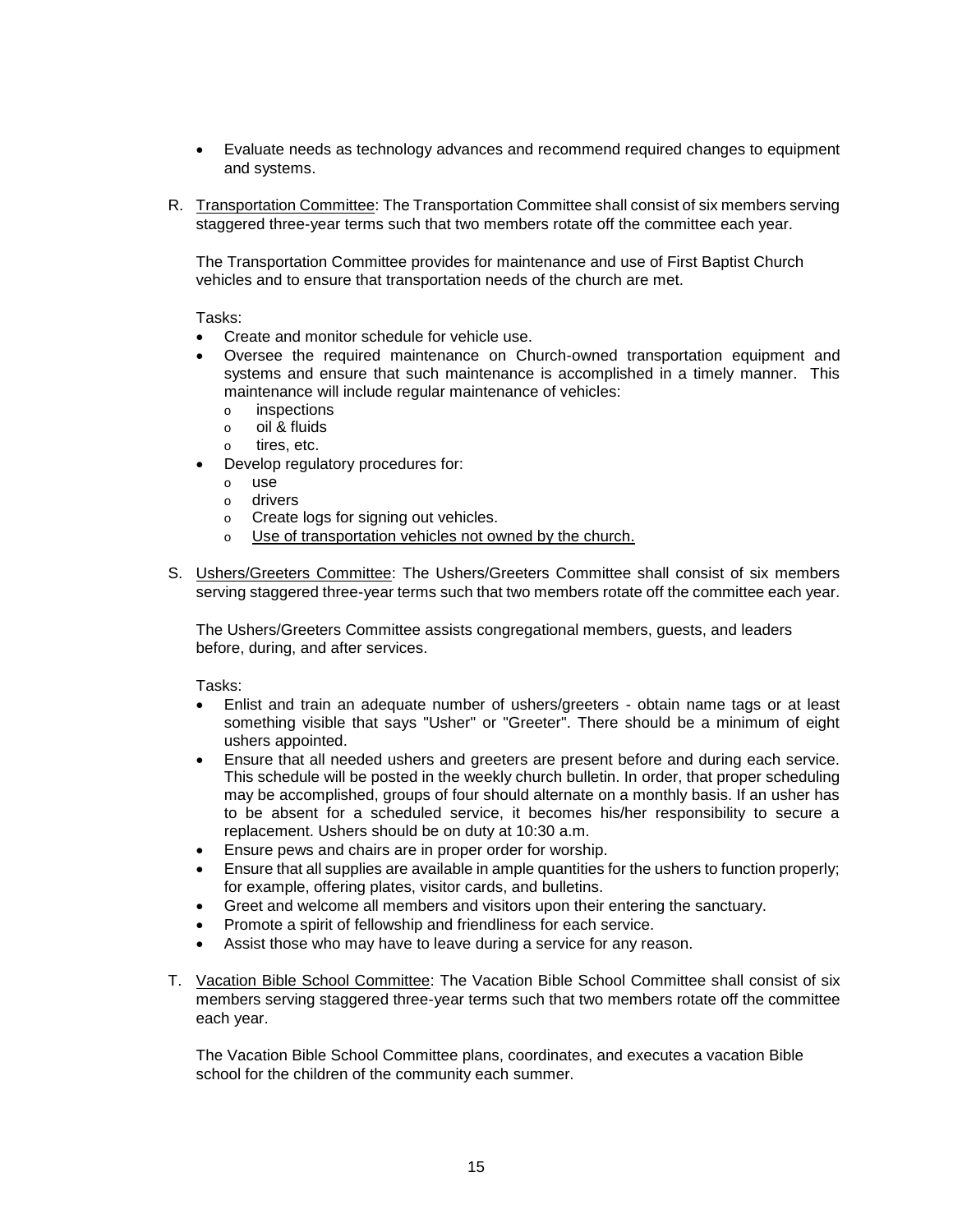- Select materials, date, and other preliminary duties in preparation for Bible school.
- Recruit and train Bible school staff from among the membership.
- Provide guidance and support for everyone involved in advance, during, and following the event.
- Execute the specific timeline duties as outlined below:
	- o **Preliminary Duties:**
		- $\checkmark$  Select program from among those available commercially ordering a sample pack.
		- $\checkmark$  Order materials for teachers, students, and support staff well in advance of the date.
		- $\checkmark$  Select a date for the event. (Sports camps are usually held the second week school is out.)
		- $\checkmark$  Recruit staff keeping in mind the expertise, experience, and talents of church members.
		- $\checkmark$  Plan a training session to familiarize VBS staff with the program, materials, their duties, and other members of their team.
		- $\checkmark$  Develop a schedule for the week; assign classrooms, and other organizational duties to ensure the safety of participants.
	- o **During VBS:**
		- $\checkmark$  Answer questions as they arise.
		- $\checkmark$  Provide support for those in challenging situations.
		- $\checkmark$  Observe the activities and make adjustments as necessary.
		- $\checkmark$  Arrange for cleanup after the event.
	- o **After VBS:**
		- $\checkmark$  Ensure the building has been properly cleaned and furniture returned to it normal places.
		- $\checkmark$  Provide a summary of attendance, expenses, and other data for use in planning the next year's event.
- *Section 3*: Meetings: All committees have the responsibility to hold an organizational meeting shortly after new members take office. A permanent chairman and a secretary are to be elected at this meeting. Committee chairpersons represent their respective committees on the church council.
- *Section 4*: Budgets: All committees, even if they have no need for budgeted funds, shall submit their budget requests for the next fiscal year to the Stewardship Committee not later than the first of September.
- *Section 5*: Minutes: Committees shall record minutes of each meeting and file a copy of the minutes with the Church Secretary.
- *Section 6*: Other Committees: The church shall create or dissolve any additional committees which it deems necessary .The purpose, responsibilities and duration of such committees shall be defined when they are created and recorded in the church minutes. These committees shall normally stand until such time as they are dissolved by the church. Unless otherwise noted, such committees shall consist of five members, one of which will be nominated and elected as chairperson, all serving a one-year term from January through December. While nominations may be made from the floor, the Nominating Committee will present nominations for chairperson and committee members for these committees at the church business session in November or shortly after the committee is established.
- *Section 7:* Ad Hoc Committees: The church shall have the option of appointing Ad Hoc committees as it deems necessary. These committees will normally be appointed for a specific purpose and for a specific time which should be recorded in the church minutes. Specific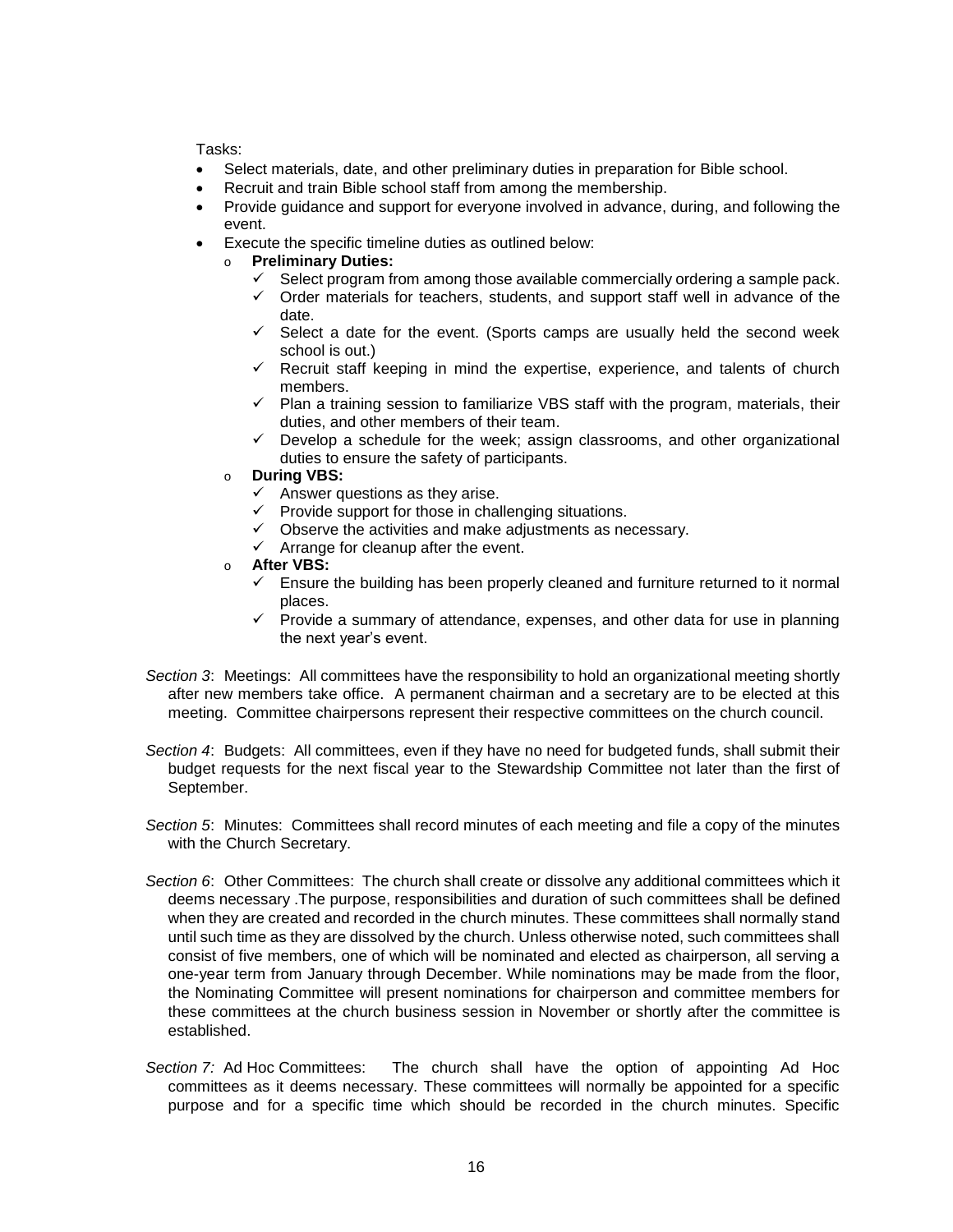information about the makeup of the committee, purpose of the committee, responsibility of the committee, and what authority it has should also be recorded in the church minutes when the committee is created.

*Section 8*: Report to the membership: All committee chairmen shall provide a brief, written repot to the church each February business session. This report shall include how many times the committee has met, the members in attendance at each meeting, the duties accomplished during the last year, and the issues pending in the next year.

### ARTICLE VI: ORDINANCES AND ORDAINING

- *Section* 1: The ordinances shall be Baptism and the Lord's Supper.
- A. Baptism shall be by the immersion of believers.
- B. The Lord's Supper shall be observed at times appropriate to the worship program.

## ARTICLE VII: MEETINGS

- *Section* 1: Services of worship shall be held each Lord's Day (Sunday) and at such other times as the Deacon Body and leaders of program organizations may recommend.
- *Section* 2: Business sessions of the church shall be as follows:
- A. The church fiscal year for financial reporting shall begin January 1 and end December 31. The meeting for the adoption of the budget for the ensuing fiscal year shall be the October business session.
- B. The church program year shall begin January 1 and end December 31. Monthly business sessions shall be held on the second Sunday of the calendar month. A summary of the transactions at business sessions shall be duly recorded by the Church Clerk.
- C. The election of officers and committee members to fill vacancies arising through the expiration of specified terms shall be held in November of each year. Vacancies arising from any other cause may be filled at any business meeting.
- D. Special business meetings may be called by the Pastor or the Moderator upon request. Written notice of place, time, and issue to be considered at each special business meeting shall be given at least one week prior to the proposed meeting.

#### ARTICLE VIII: ADOPTION AND AMENDMENTS

- *Section 1*: This Constitution and these Bylaws shall be considered adopted and in immediate effect if and when a majority of the members present at the business session at which vote is taken shall vote in favor of the same. This vote shall be taken not less than thirty (30) days after formal presentation of the Constitution and Bylaws to the church.
- *Section 2*: Any of the rules in these Bylaws may be amended, altered, or repealed by a majority vote of the members present at any regular business session of the church; provided, however, that